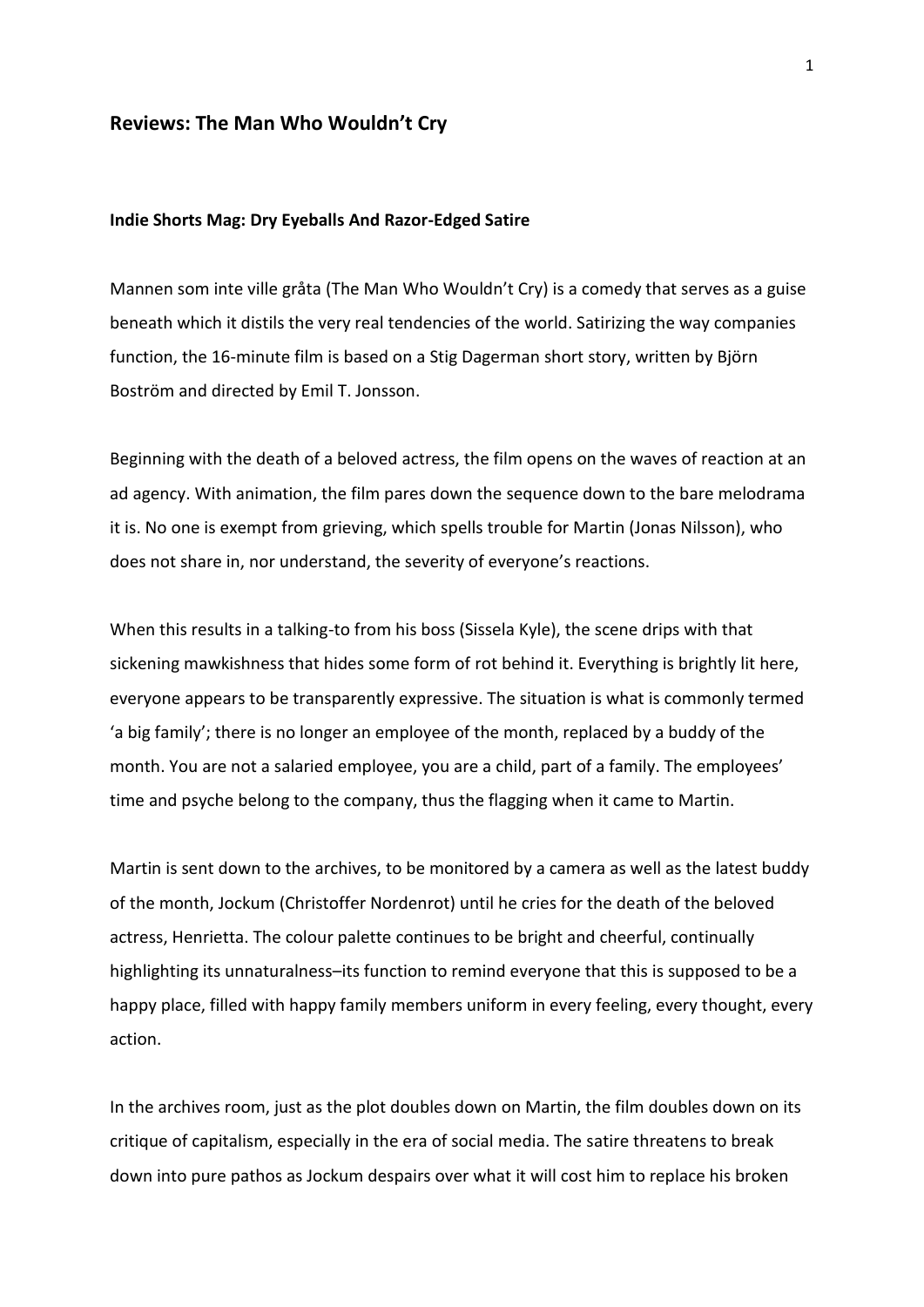glasses. The exultation and devotion required of employees towards the company are pinned down in a single line, "The promised pay raise never happens, even though I'm Buddy of the Month and everything." The element of the religious makes a jarring and significant statement about the farcical and exploitative systems of companies.

The ending rounds it all off with the role of social media in all its neverending stream of input, however unnecessary, meaningless or inaccurate that output may be. Martin's tears had a good reason to arrive. The wonder is if it will stop having those reasons anytime soon. Will we?

# ✰ ✰ ✰ ✰ ✰

# *Indie Shorts Mag Team, 29 Apr 2022* https://www.indieshortsmag.com/reviews/2022/04/the-man-who-wouldnt-cry-dry-eyeballs-andrazor-edged-satire/

## **UK Film Review: The Man Who Wouldn't Cry Review (aka Mannen som inte ville gråta)**

A charming and astute satire on empathy in our modern society, The Man Who Wouldn't Cry explores the difference between genuine and superficial grief. After the death of the beloved actress, "Henrietta" sends shockwaves of sadness through an ad agency, the only one unaffected is illustrator Martin who instead finds amusement in a subsequent moment when someone drops some chocolates. Believing their co-worker to be a sociopathic monster after not publicly bawling his eyes out over a woman he's never known, Martin is banished to the archives with star employee Jockum and isn't allowed to leave until he cries.

Björn Boström's script, adapted from a short story by Stig Dagerman is brilliant in how it frames the vanity of this work culture and its participants. 'Henrietta' isn't mourned as a person, Sissela Kyle's as Martin's boss eulogises this actress only through her commercial appeal both for the ad agency and for the employee's social media pages. The film is bookended by this idea that the lenses of our humanity all now have to be filtered through social media in pursuit of online attention. Though not to such a frightening extreme the film reminded me of Black Mirror's Nosedive, in that our emotions only have value in this cynical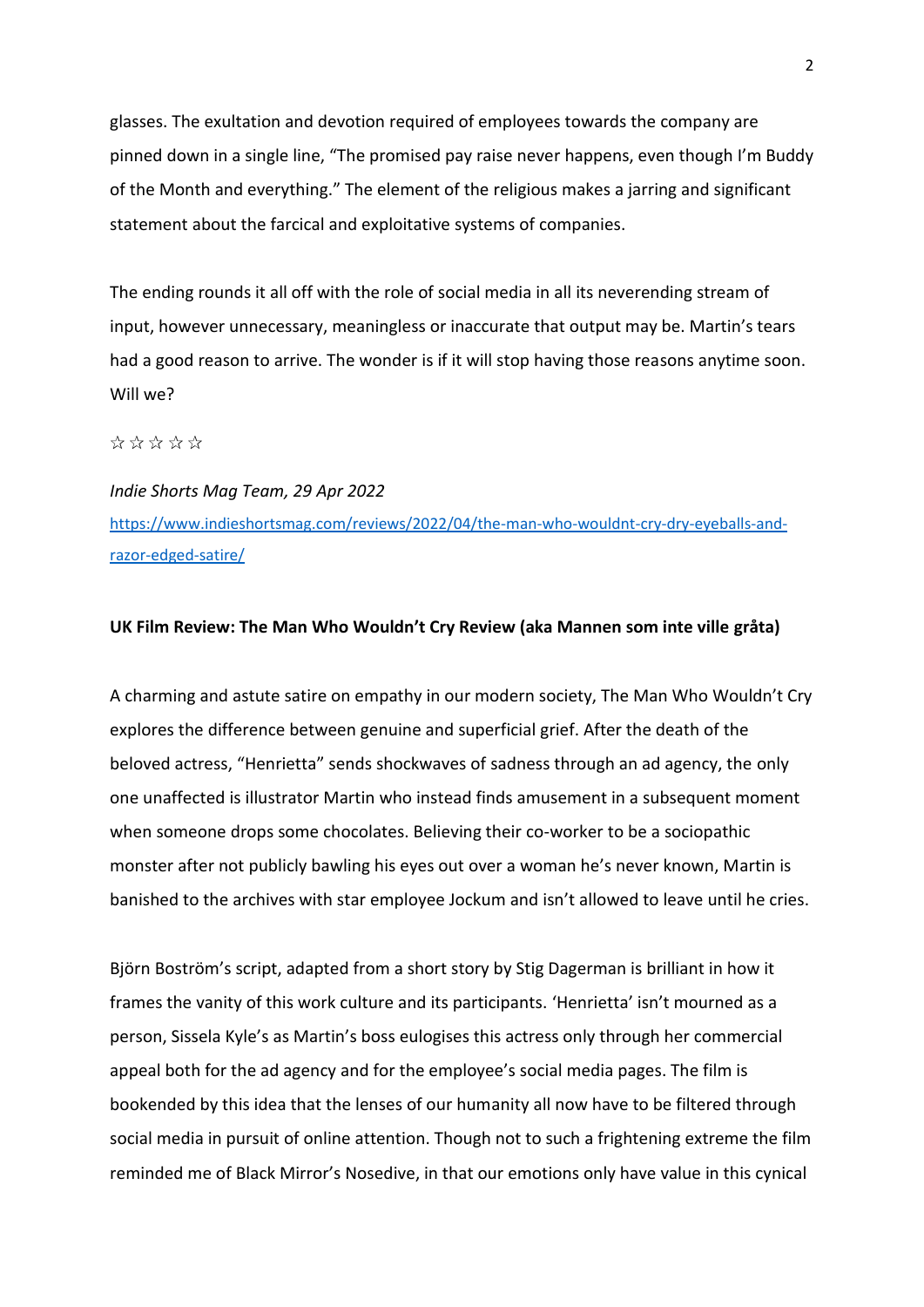consumer context for gratification. Director's Emil T. Jonsson's establishes this superficial theme so well, that when the legitimate emotions of Martin and then Jockum take centre stage it makes more of an impact.

The mise-en-scéne of the film offers interesting contrasts to the film's themes and visuals. While Martin's situation represents this bleak depiction of assimilation, The Man Who Wouldn't Cry feels almost whimsical. Soft pastel colours and lighting, symmetrical furniture and scooters; these aren't the bleak office blocks of Mike Judge or Ricky Gervais but somehow they feel even more soulless. It's warm and inviting in the same way a cult can be, especially emphasised in the film's final scene. Jonsson's direction gives the film plenty of personality though, especially through its animated narrative device, where flashbacks are told through illustrations. These visuals exaggerate and express Martin's imagination and its classic style is a nice juxtaposition with the live-action, enhancing them especially with Jockum's story about a troubled time in his life.

The Man Who Wouldn't Cry's script is delivered wonderfully by Jonsson's direction alongside the performances of Jonas Nilsson as Martin and Christoffer Nordentrot as Jockum. The supporting cast is also stellar in their brief moments (Kyle especially) but it's the authenticity Martin and Jockum find together that makes the film's themes thrive. Nilsson has terrific body language as the quiet unassuming Martin, with his early scenes revolving on how befuddled he looks at what the fuss is all about. Nordentrot captures the classic overly enthusiastic co-worker that needs to give us space, Boström does well in building from familiar dynamics to make the comedy and drama grounded in this ridiculous setting.

We are free to grieve as we wish, whether it be privately or through lengthy social media posts, our shared empathy aches when we lose people. Whether they be family, strangers, or stars we saw on the silver screen, Jonsson's film isn't a memorandum on the correct way to mourn. Instead, The Man Who Wouldn't Cry is a terrific satirical examination of the warped nature emotions are processed through social interactions both off and online.

✰ ✰ ✰ ✰ *Corey Bulloch, UK Film Review*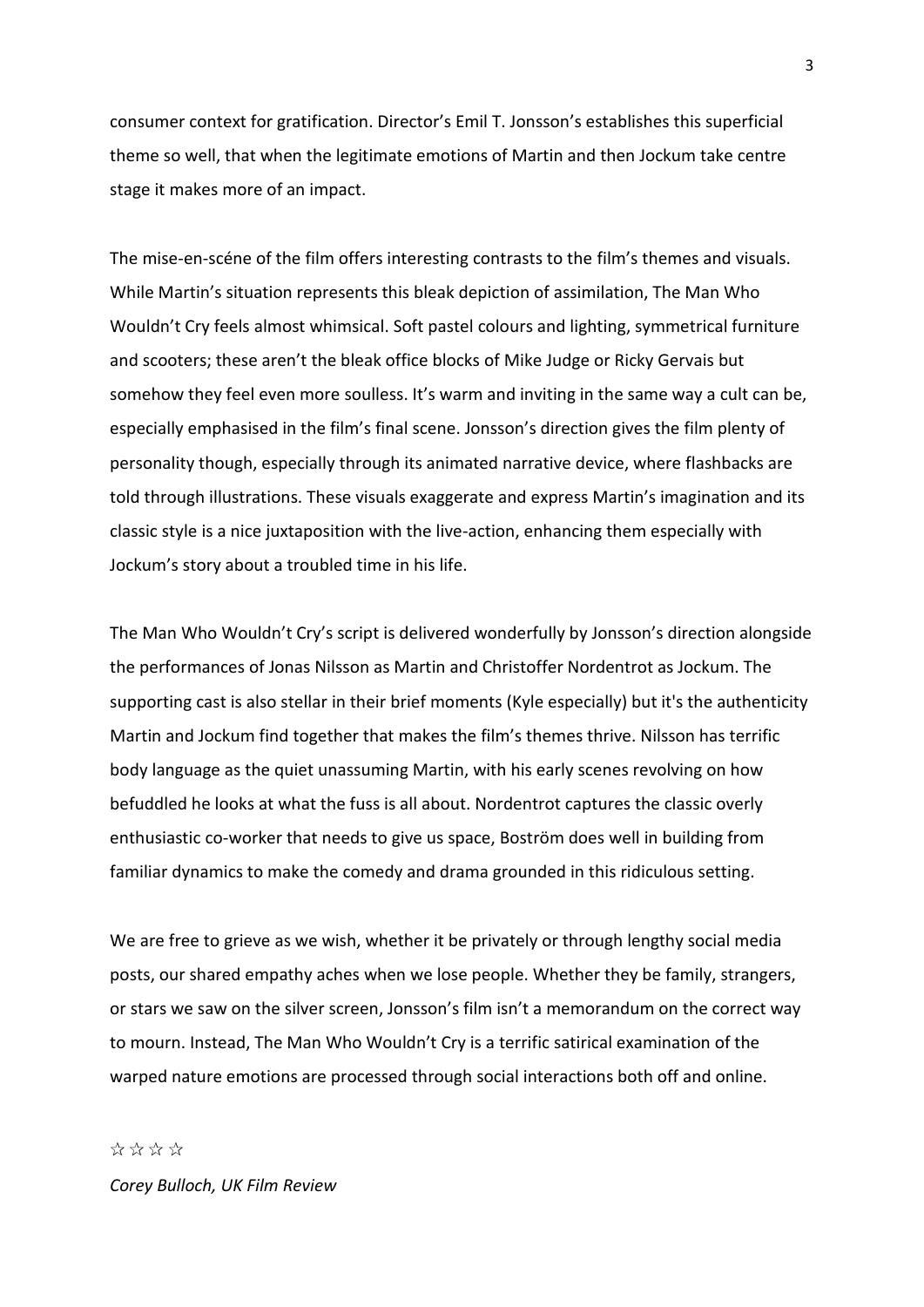*Aug 8, 2021*

https://www.ukfilmreview.co.uk/post/the-man-who-wouldn-t-cry-short-film-review

## **Shorted: Short film of the day – The Man Who Wouldn't Cry**

Based on a short story by Stig Dagerman, The Man Who Wouldn't Cry is a wonderful union of pastel colors, satire, absurdity, the skewed standards of society, and a hapless protagonist who finds himself at the receiving end of it all. After the passing of a famous actor, Henrietta, an ad agency is consumed by their public (and perhaps borderline histrionic) display and expression of grief. To the viewer, this expression remains markedly superficial and disingenuous, meant more as a performance and outward appearance than bona fide sorrow.

Martin, an illustrator at this agency, does not subscribe to the said practice. Needless to say, this does not sit well in a world that is determined to make everyone part of the same herd, be it in the form of social media opinions, or the reputation of an ad agency which eventually comes to pivot on Martin's grief (or the lack of it thereof).

As the film portrays all of these thematic concerns, it comes to exhibit unique storytelling and a refreshing, exciting approach. There is further a mirror held up to those disconcerting aspects of society that are so resolved to make someone grieve, a man who is deeply uncomfortable with sharing his emotions in the presence of others, that they indeed force him to the point of tears, albeit for reasons far beyond their comprehension.

The world of the film is beautifully constructed, with each performance exhibiting finesse and sophistication. This is tied with the dreary reality of Martin's world, not vastly different from our own of social media updates and online documentation, delineated through the choice of fun, perky shades, but those that only serve to accentuate the contrast between Martin's internal and external reality further.